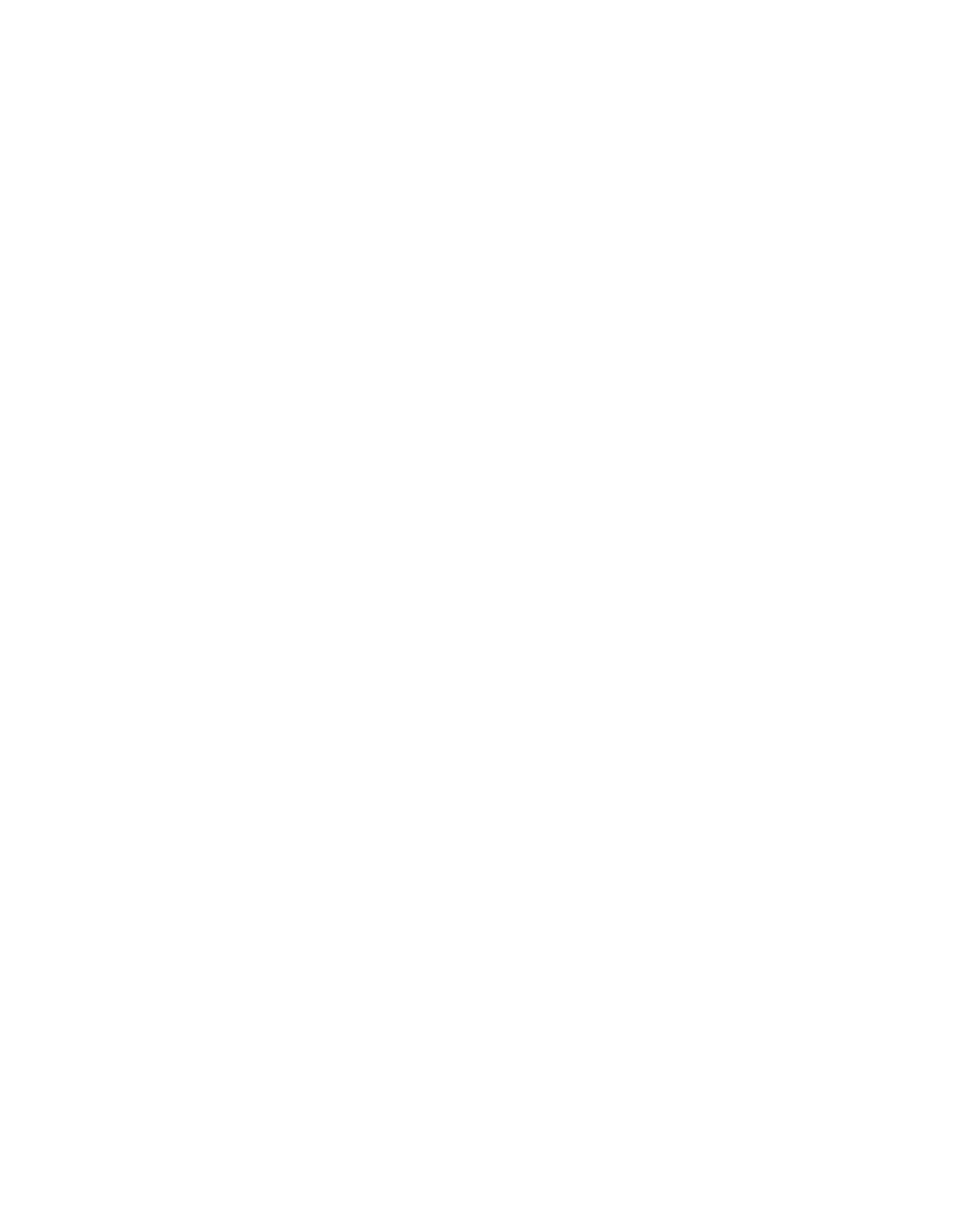#### **Introduction**

The United States was founded on the rights to life, liberty, and the pursuit of happiness, yet its citizens have had unequal opportunities to enjoy these rights. Rather, as borne out by the experiences of previous generations as well as by empirical research, certain groups have been largely excluded from this promise of America.<sup>[1](#page-2-0)</sup>

Opportunity is intimately linked with place. For individuals to have equal opportunity, they must have equal access to neighborhoods with a wide range of amenities that they can leverage to live out their preferences. Recent research provides striking evidence about what happens when this does not occur: children raised in lower-income, amenity-poor neighborhoods fare far worse in terms of wages in adulthood than children who grow up in more affluent areas.<sup>[2](#page-2-1)</sup>

The structure of the US housing market does not grant equal access to housing opportunity for many reasons. Persistent barriers, including overt and subtle forms of discrimination, legal structures such as Jim Crow, and private and public institutional practices, have limited and continue to limit equal access.

The Fair Housing Act of 1968 was one of a series of laws enacted to address these barriers. The law established two mandates for the US Department of Housing and Urban Development (HUD): eliminate illegal discrimination in housing-related activities, and affirmatively further fair housing. Much energy has been devoted to executing the Act's prohibitions against discrimination based on race, color, national origin, religion, sex, familial status, or disability status.<sup>[3](#page-2-2)</sup> This effort has resulted in the emergence of an ecosystem of public, nonprofit, and private institutions that conduct audits, litigate, and provide support to fight discriminatory behaviors. This ecosystem has produced significant changes in laws and practices.<sup>[4](#page-2-3)</sup>

<span id="page-2-0"></span> $<sup>1</sup>$  See, for example, Massey (2015).</sup>

<span id="page-2-1"></span> $2$  Chetty et al. (2014).

<span id="page-2-2"></span> $3$  Sex was added as a protected class through the 1974 Housing and Community Development Act. Familial situation and disabilities were added as part of the 1988 Fair Housing Amendments Act. <sup>4</sup> See for example US Supreme Court (2015), a case in which the court ruled that disparate impact forms

<span id="page-2-3"></span>of discrimination are covered by the Fair Housing Act.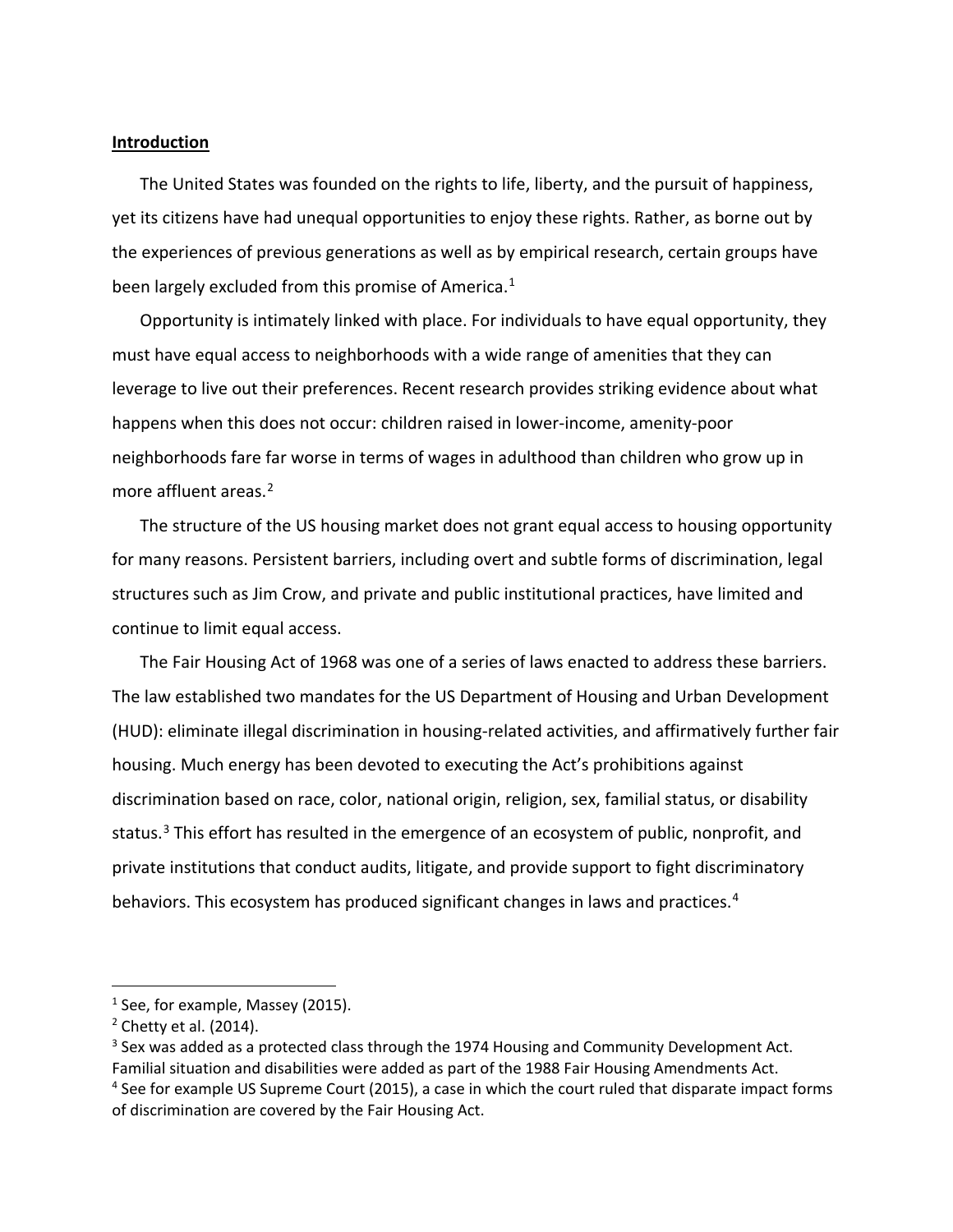Nonetheless, individuals belonging to protected classes continue to have unequal access to certain housing types and neighborhoods. [5](#page-3-0)

The second mandate—affirmatively furthering fair housing (AFFH)—differs in important ways from the mandate to eliminate illegal discrimination. Instead of stopping behaviors that make access to housing unequal, the AFFH mandate seeks to promote behaviors that make access more equal. Historically, AFFH has been much harder to implement and enforce than anti-discrimination. Few, if any, organizations have AFFH as their primary mission, jurisdictional engagement and regulatory monitoring has been uneven, and the scope of the mandate has often not been well-defined.

In 2015, in part in response to that rocky history, HUD released a revised AFFH rule. The new regulatory approach changes the scope of the mandate in substantial ways, and provides incentives and tools to help communities act on it. In this chapter, we discuss the potential of the new rule to produce meaningful change and the things needed in the next five to ten years to maximize its effectiveness in producing true access to opportunity for all. We begin with a brief description of residential segregation in the US. In the second section, we discuss how the new AFFH rule differs from and improves upon its predecessor rule. Finally, we provide a series of "musts" that need to occur over the next five to ten years if the rule is to meaningfully increase inclusion.

#### **Residential Inclusion: An Elusive Goal**

The US remains characterized by high levels of segregation due, in part, to a long history of structural and individual discrimination based on personal characteristics such as race, ethnicity and disability.<sup>[6](#page-3-1)</sup> Segregation is an embodiment of the barriers faced by certain groups to inclusion in general and to equal access to housing in particular. It was one of the main motivating factors driving the Civil Rights movement and remains a major barrier to equal access to opportunity.<sup>[7](#page-3-2)</sup> Residential racial segregation, particularly against African Americans, peaked between the 1960s and 1970s. Though it declined substantially after that, leading

<span id="page-3-0"></span><sup>&</sup>lt;sup>5</sup> Bostic and Acolin (forthcoming).

<span id="page-3-1"></span> $6$  Ibid.

<span id="page-3-2"></span> $<sup>7</sup>$  Massey and Denton (1993); Massey (2015).</sup>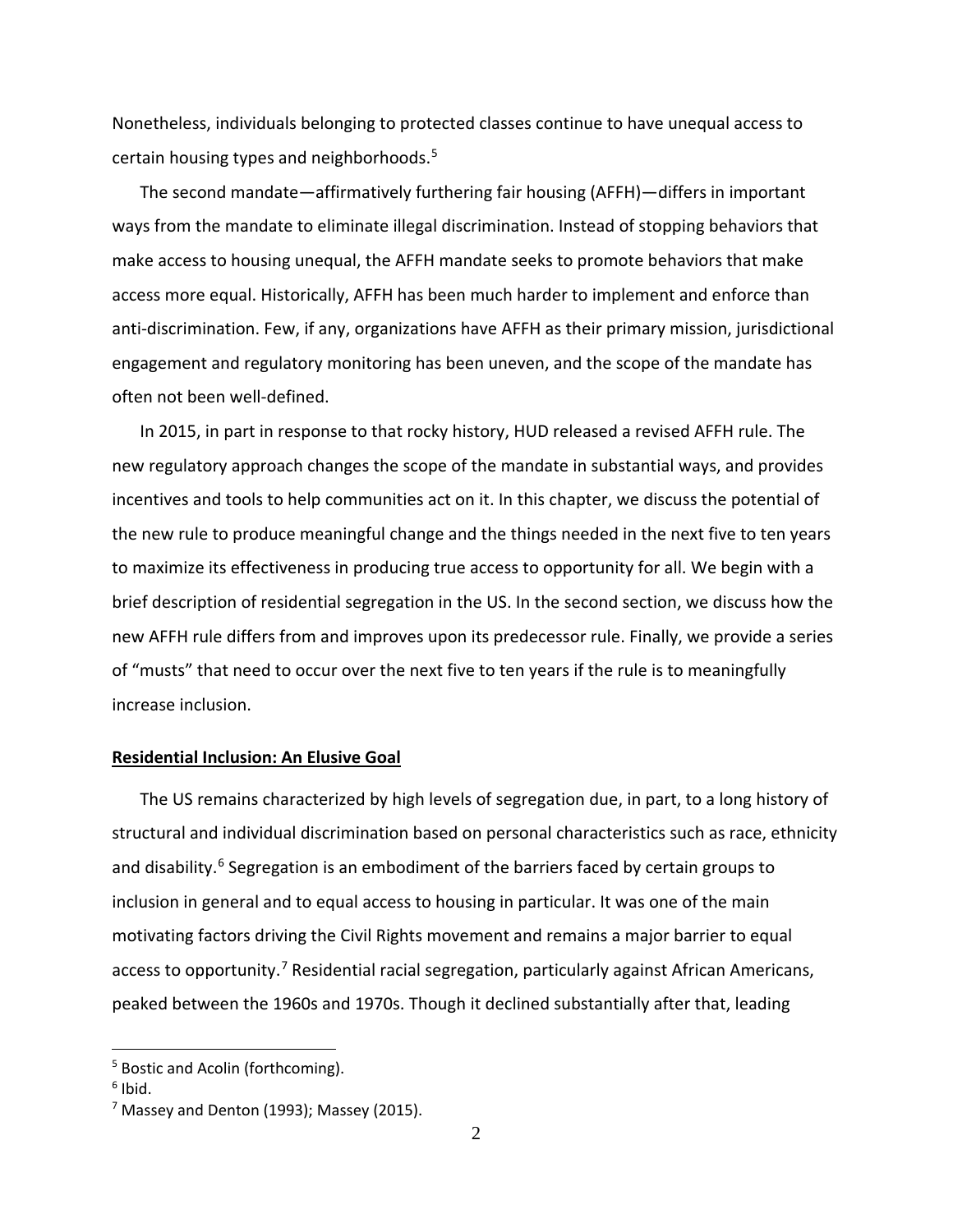Glaeser and Vigdor to controversially declare "the end of the segregated century,"[8](#page-4-0) segregation by race and ethnicity remains high.<sup>[9](#page-4-1)</sup> In addition, socioeconomic segregation has increased, resulting in a complex interaction of sorting by ethnicity and social class.<sup>[10](#page-4-2)</sup>

Some have argued that individual preferences are an important contributor to the residential sorting and concentration of individuals by race, ethnicity, or other characteristics.<sup>[11](#page-4-3)</sup> Indeed, there is a large literature on racial and ethnic enclaves and the benefits they afford that suggests that such preferences exist and are acted upon.<sup>[12](#page-4-4)</sup> The question that remains, however, is how important this driver of sorting is relative to other factors that constrain choices. Research on this question suggests self-sorting is only a secondary factor.<sup>[13](#page-4-5)</sup>

Segregation is only one manifestation of the barriers to access to opportunity faced by members of protected classes. A key driver of segregation, discrimination remains persistent in housing markets and influences the ability of minority families to rent housing units, purchase homes, and obtain mortgages. As reviewed by Oh and Yinger, the first audit studies that estimated the prevalence of discriminatory practices in housing markets found large levels of discrimination against black applicants.<sup>[14](#page-4-6)</sup> Subsequent studies sought to identify explanatory mechanisms and also consider the extent of discrimination against other groups, including Hispanics, single-headed families with children, individuals with disabilities, same-sex couples, and housing voucher recipients.<sup>[15](#page-4-7)</sup> The studies consistently find differences in treatment of members of protected classes by real estate agents, landlords, and mortgage lenders. These differences in treatment contribute to limits on equal access to opportunity.

The findings of these studies and others strongly suggest that effective progress towards truly inclusive communities will require purposeful attention. In short, the AFFH mandate

<span id="page-4-0"></span><sup>8</sup> Glaeser and Vigdor (2012).

<span id="page-4-1"></span><sup>&</sup>lt;sup>9</sup> JCHS (2017).

<span id="page-4-2"></span><sup>10</sup> Massey, Rothwell, and Domina (2009).

<span id="page-4-3"></span> $11$  For discussion of these arguments, see JCHS (2017).

<span id="page-4-5"></span><span id="page-4-4"></span><sup>&</sup>lt;sup>12</sup> Krysan and Farley (2002); Edin, Fredriksson, and Åslund (2003); Cutler, Glaeser, and Vigdor (2008). <sup>13</sup> Kain (1968); Cutler, Glaeser and Vigdor (1999); Bayer, Ferreira, and McMillan (2007); Gobillon, Selod, and Zenou (2007).

<span id="page-4-6"></span> $14$  Oh and Yinger (2015).

<span id="page-4-7"></span><sup>&</sup>lt;sup>15</sup> Friedman et al. (2013); Aranda (2015); Friedman (2015); Oh and Yinger (2015); Phillips (2017).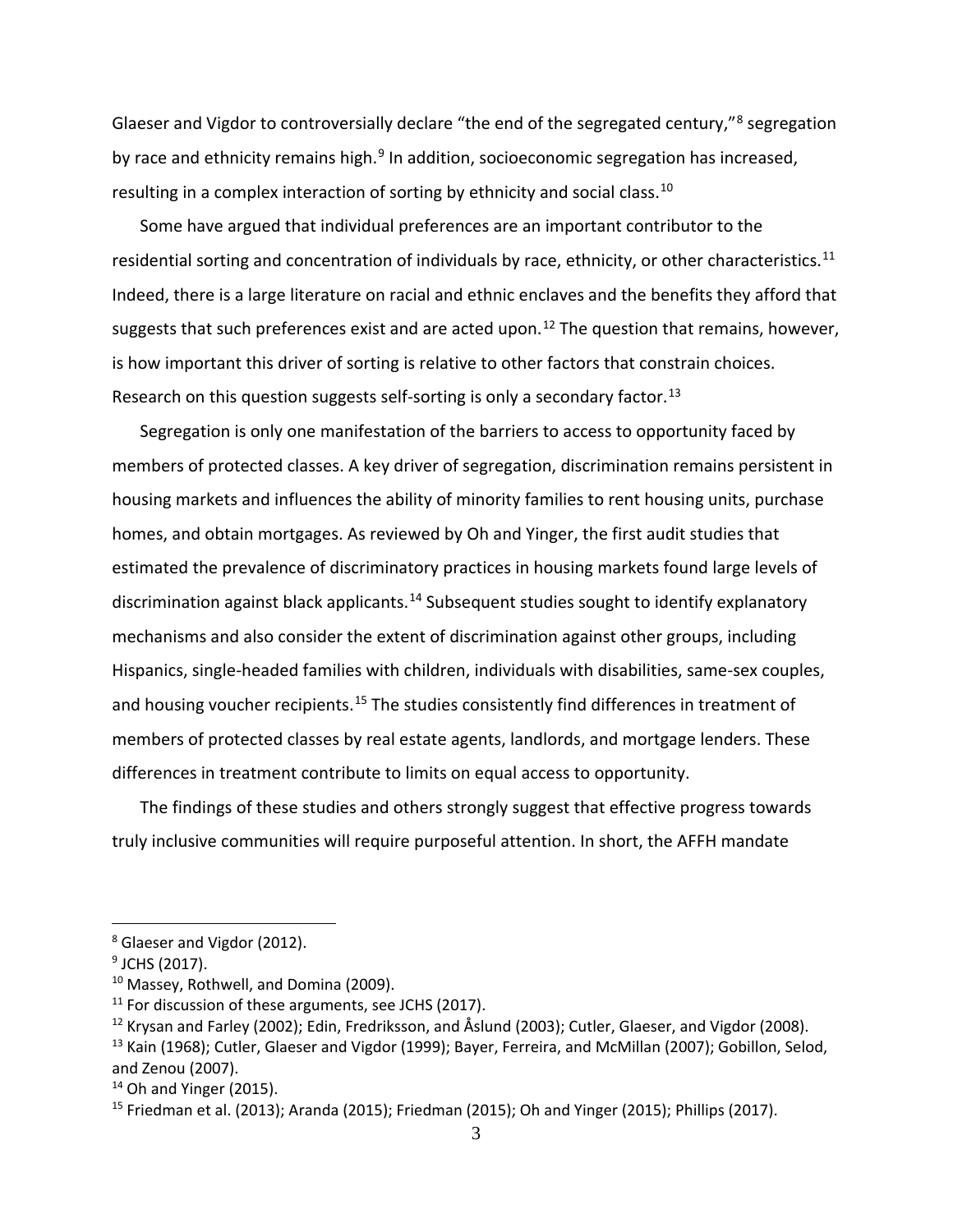remains as relevant as ever. We now turn to a brief history of AFFH to provide context for the 2015 revisions.

#### **Implementing AFFH through 2015**

HUD took limited actions to implement the AFFH mandate in the years immediately following the adoption of the Fair Housing Act.<sup>[16](#page-5-0)</sup> Under Secretary George Romney, HUD initially took an aggressive AFFH stance, and proposed using coercive measures to push state and local governments to implement changes to decrease segregation and increase inclusion by creating "stable, racially diverse neighborhoods." $^{17}$  $^{17}$  $^{17}$  However, these early actions were vigorously opposed by the White House and local governments, and HUD subsequently retreated.<sup>[18](#page-5-2)</sup>

In the 1980s, HUD required Community Development Block Grant recipients for some of its programs to certify that they would affirmatively further fair housing. In 1992, the requirement to meet Fair Housing Review Criteria was expanded to all community planning and development programs managed by HUD, and in 1995, the certification criteria were combined into a Consolidated Plan that required local communities to perform an Analysis of Impediments (AI) and to identify actions to affirmatively further fair housing.<sup>[19](#page-5-3)</sup> The AI components were further clarified in 1996 in the "Fair Housing Planning Guide," and included analyzing local barriers to housing access for members of protected classes as well as proposing actions to overcome these barriers. [20](#page-5-4)

The AIs were expected to be updated every five years and communicated to HUD, and thus to spur actions that would promote inclusion. However, their impact was limited because HUD did not provide resources or incentives to conduct the AIs and did not effectively review them or monitor the implementation of proposed actions, limiting the accountability of grantees and creating little commitment to furthering fair housing.<sup>[21](#page-5-5)</sup> A Government Accountability Office

<span id="page-5-0"></span><sup>&</sup>lt;sup>16</sup> Galster (1999); Bostic and Acolin (forthcoming).

<span id="page-5-1"></span><sup>&</sup>lt;sup>17</sup> Galster (1999), 123.

<span id="page-5-2"></span><sup>&</sup>lt;sup>18</sup> In some cases, HUD did more than retreat. Instead, the department supported local authorities that were sued for furthering segregation; see Massey (2015).

<span id="page-5-3"></span><sup>&</sup>lt;sup>19</sup> Bostic and Acolin (forthcoming).

<span id="page-5-4"></span><sup>20</sup> HUD (1996).

<span id="page-5-5"></span> $21$  GAO (2010); Opportunity Agenda (2010).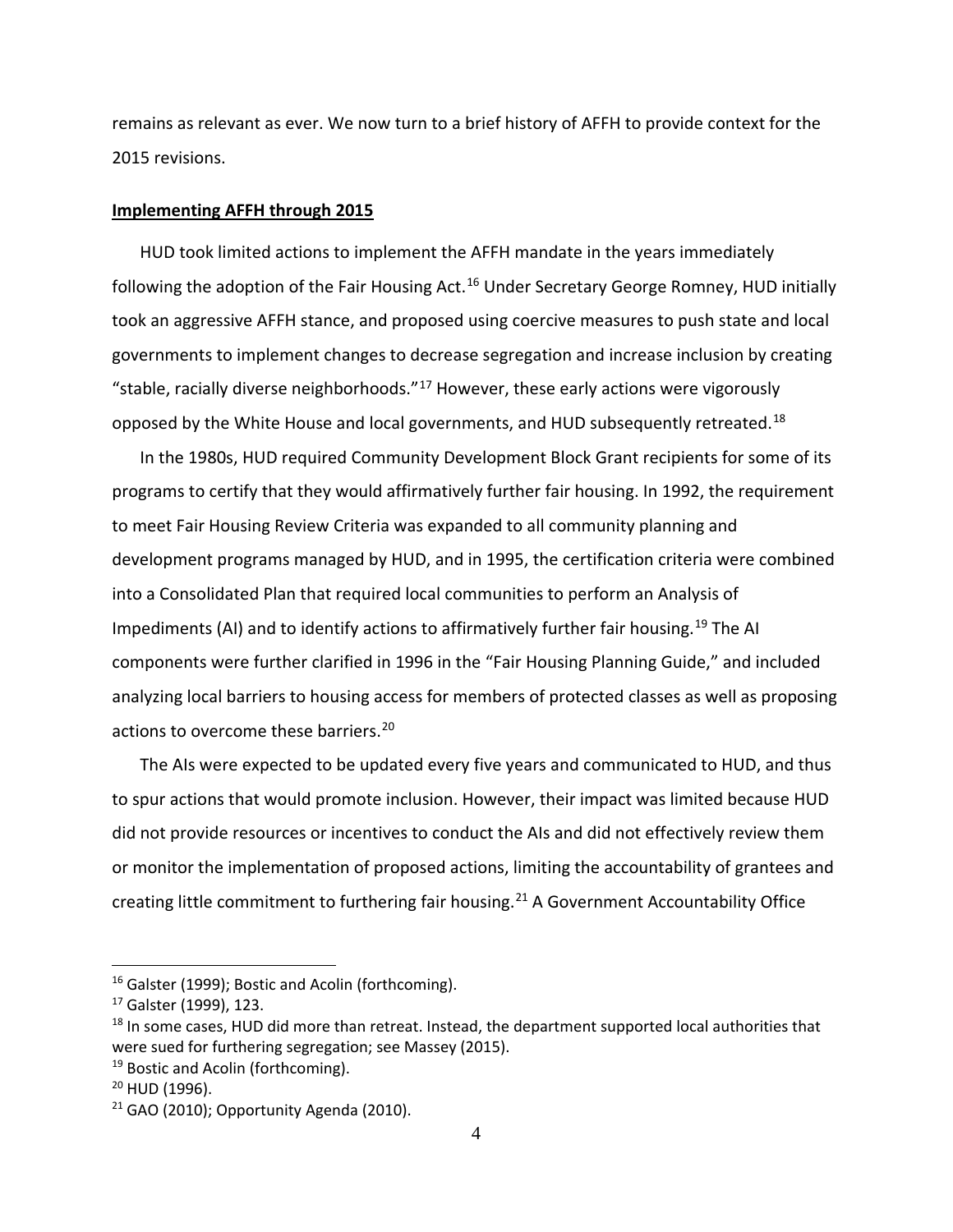report found that among 441 AIs it surveyed in 2010, 29 percent were prepared before 2004 and 11 before 2000 despite HUD's guideline that they should be updated every five years.<sup>[22](#page-6-0)</sup> In addition, reports pointed out that many actions proposed in AIs did not include timeframes for implementation. [23](#page-6-1)

#### **The 2015 Revised AFHH Rule**

Up to 2015, the actions taken by HUD to implement the AFFH mandate largely failed to produce meaningful results. Housing advocacy groups and government agencies pointed to serious flaws in the approach to implementing AFFH through the AIs<sup>[24](#page-6-2)</sup> and to the limits of piecemeal actions at the local level in response to court cases. [25](#page-6-3) Spurred in part by the 2010 GAO report, HUD, under the Obama administration, embarked on a multi-year revision process that culminated with the announcement in 2015 of a new rule for implementing the AFFH mandate. [26](#page-6-4)

The new rule's focus is to help local and state institutions covered by the rule actively work to increase access to opportunity for minorities and other underrepresented groups. Its defining feature is the Assessment of Fair Housing (AFH), which replaces the AI and provides a structure designed to focus jurisdictions on a relatively small set of explicit metrics for assessing success in furthering fair housing and providing access to opportunity. Like the AI, the AFH must be completed every five years. It contains six elements (see Table 1). The AFH is a roadmap designed to help local jurisdictions achieve the goals of the AFFH regulation. First and foremost, the AFFH is a community planning process intended to ensure that considerations of fair housing and equal access to opportunity inform each jurisdiction's consolidated plan. Hence, the jurisdiction's priorities and strategies are important results of the AFH process. Another critical element, discussed further below, is the democratizing of information on local housing and market conditions so that a broader range of stakeholders can participate in the process on equal footing.

<span id="page-6-0"></span><sup>22</sup> Opportunity Agenda (2010).

<span id="page-6-1"></span> $23$  GAO (2010); Opportunity Agenda (2010).

<span id="page-6-2"></span> $24$  GAO (2010); Opportunity Agenda (2010).

<span id="page-6-3"></span><sup>25</sup> Massey (2015).

<span id="page-6-4"></span><sup>26</sup> HUD (2015a); HUD (2015b).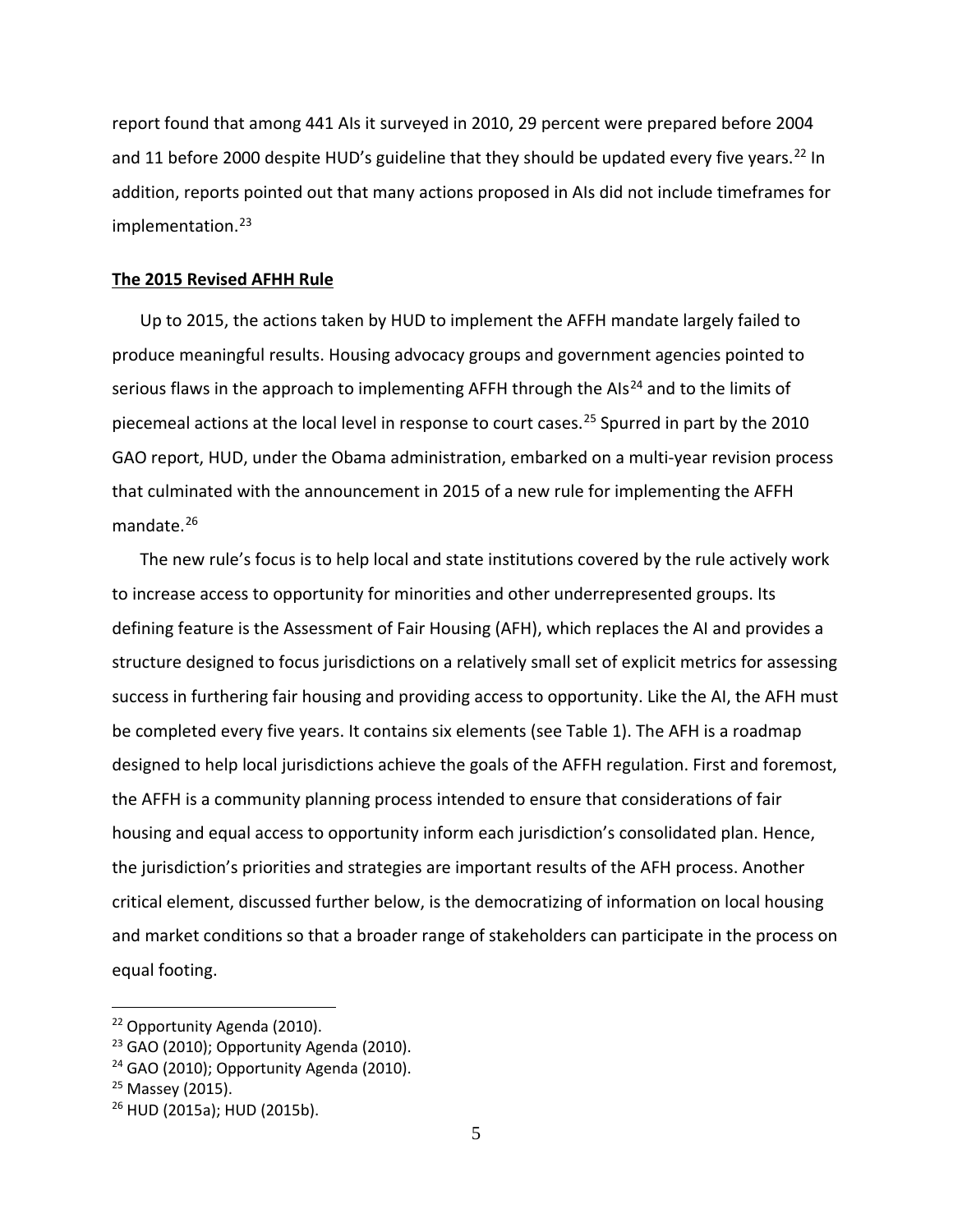| Element                                                                      | Substance                                                                                                                                                                                                                                                                                                                                                                                                                                                                                                                                                                                                                                                                                                                                                   |
|------------------------------------------------------------------------------|-------------------------------------------------------------------------------------------------------------------------------------------------------------------------------------------------------------------------------------------------------------------------------------------------------------------------------------------------------------------------------------------------------------------------------------------------------------------------------------------------------------------------------------------------------------------------------------------------------------------------------------------------------------------------------------------------------------------------------------------------------------|
| Summary of fair housing issues and<br>institutional capacity                 | Details whether there have been compliance and<br>enforcement actions in the community during the<br>period of analysis, as well as the allocation of resources<br>devoted to enforcing fair housing laws and regulations.                                                                                                                                                                                                                                                                                                                                                                                                                                                                                                                                  |
| Data Analysis                                                                | Reports, using data provided by HUD via a geospatial<br>data tool, on where the jurisdiction currently stands,<br>and how it has evolved, along three "community<br>performance metrics":<br>1. the persistence of segregated communities,<br>particularly racially and ethnically concentrated<br>areas of poverty that result in worse outcomes<br>for their residents and impose costs on the<br>overall community;<br>2. the existence of disparities in access to<br>amenities that contribute to inequality of<br>opportunity for people in protected groups;<br>3. acute shortfalls in meeting the housing needs of<br>individuals belonging to protected classes, and<br>the trajectory of these shortfalls (increasing,<br>static, or decreasing). |
| Assessment of fair housing issues                                            | Describes the local and other forces, such as historic<br>patterns of discrimination, poor public schools, or<br>exclusionary zoning, that underlie the persistence of<br>segregation and disparities in access.                                                                                                                                                                                                                                                                                                                                                                                                                                                                                                                                            |
| Identification of local fair housing<br>priorities and goals                 | Develops goals and strategies for addressing the<br>barriers to opportunity that are faced by the local<br>jurisdiction, and metrics to assess progress, based on<br>the results of the data analysis and assessment of fair<br>housing issues.                                                                                                                                                                                                                                                                                                                                                                                                                                                                                                             |
| Summary of efforts directed toward<br>ensuring broad community participation | Reports on the procedures followed to ensure broad<br>inclusion of the entire community, including efforts to<br>get input from members of protected classes in the<br>process of developing the AFH.                                                                                                                                                                                                                                                                                                                                                                                                                                                                                                                                                       |
| Review of progress since the submission<br>of the previous AFH               | To be completed in follow-up AFHs; explains and<br>evaluates the progress made in achieving the goals and<br>strategies adopted in previous AFHs, using the<br>submitted metrics and a consideration of factors that<br>affected the extent of success.                                                                                                                                                                                                                                                                                                                                                                                                                                                                                                     |

**Table 1. The Elements of the Assessment of Fair Housing (AFH)**

The revised rule has several significant features that distinguish it from its predecessor. First, the rule explicitly defines a primary goal of fair housing as equal access to opportunity, and so returns to the origins of the Fair Housing Act, which was enacted in part because of the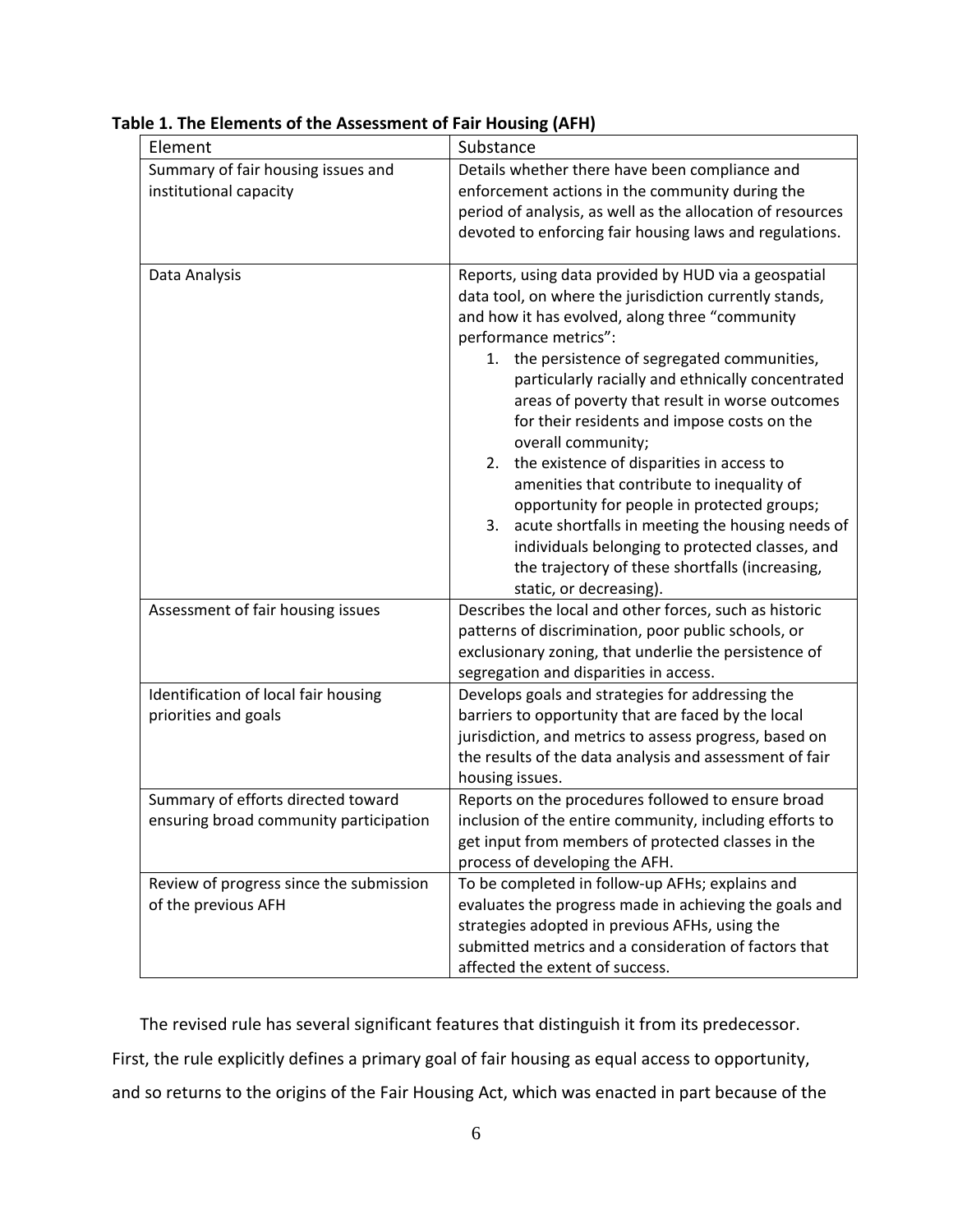existence of disparities in access to opportunity. This emphasis clarifies the metrics for success, so that jurisdictions will have a better understanding of how HUD and others are assessing their investment decisions. Moreover, the metrics established provide clarity regarding the language of opportunity, and so jurisdictions should be less unsure about whether proposed strategies fit into the AFFH framework. Significantly, the opportunity lens is agnostic about the question of whether it is better to promote equal access through mobility or community development vehicles; it leaves that decision to local communities. It is not agnostic, though, on whether strategies need to promote equal access itself.

Second, the new rule seeks to focus jurisdictions' attention on racially and ethnically concentrated areas of poverty. These areas are particularly debilitating for their residents. The combination of racial concentration and poverty concentration creates far higher levels of economic isolation and social chaos than does either racial or economic concentration alone. Therefore, people living in areas with both racial and poverty concentrations face barriers that are considerably more difficult to overcome.<sup>[27](#page-8-0)</sup> Moreover, these are areas to which local governments often devote disproportionate amounts of police, emergency response, and other resources.<sup>[28](#page-8-1)</sup> Thus, they are quite expensive to manage. Both facts suggest that "solving" these areas can produce increasing returns, making more resources available in the long run to address other local priorities. The new rule thus can potentially help focus localities on approaches to housing that will deliver higher returns on investment.

Third, depending on implementation (see below), the new rule could introduce a new mindset regarding the pursuit of fair housing at the local level. Few jurisdictions cherish the opportunity to engage in fair housing issues. In part, this is because their only experiences with fair housing involve threats of litigation or actual lawsuits. As a consequence, there is distressingly little proactive pursuit of fair housing strategies, even though evidence makes clear that more diverse communities are more productive and more resilient.<sup>[29](#page-8-2)</sup> The new rule could potentially change this, as it envisions local governments engaging in the AFFH process with HUD as a partner rather than as an enforcer. If this partnership takes hold—a big if (see

<span id="page-8-0"></span><sup>&</sup>lt;sup>27</sup> Sampson, Sharkey, and Raudenbush (2008).

<span id="page-8-1"></span><sup>28</sup> Galster (2002).

<span id="page-8-2"></span><sup>&</sup>lt;sup>29</sup> Alesina and La Ferrara (2005).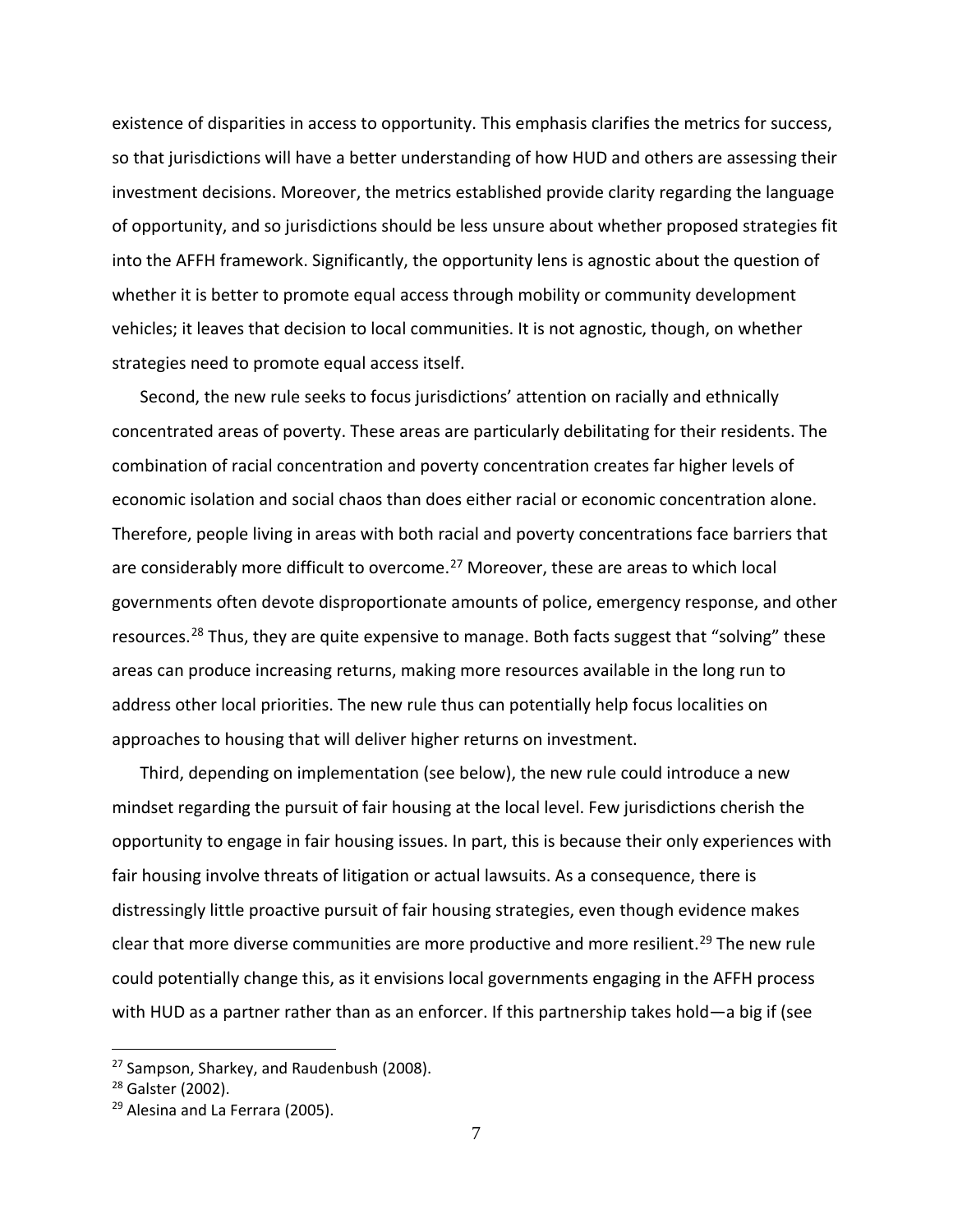below)—and strategies bear fruit, then many more jurisdictions may start to view fair housing as something that can provide benefits, not just litigation-based costs. AFFH could be the "carrot" to the enforcement infrastructure's "stick."

Underlying this possibility is a hypothesis about whether jurisdictions will truly try to find feasible fair housing strategies.<sup>[30](#page-9-0)</sup> There is broad consensus that, at the extremes, some jurisdictions will embrace the rule's processes with gusto and will have the capacity to produce high quality plans, while other jurisdictions will rebuff any and all efforts to engage in the process. Less certain is the behavior of the large number of jurisdictions between these extremes. In particular, it could be that a majority of those in the middle would like to pursue AFFH strategizing in good faith but have not yet done so mainly because they lack capacity and in-house expertise. These would correspond to Julian's jurisdictions in category 2, demonstrating an "acceptance of both the letter and spirit of the Rule, but a limited capacity to use the Tool and the Rule's requirements."<sup>[31](#page-9-1)</sup> Alternatively, it could be that most in the middle have no interest in engaging in fair housing exercises and would shirk at the first opportunity, falling into Julian's category 3 of jurisdictions that show an "acceptance of the need to comply with the specific requirements of the Rule to get federal funds," but also demonstrate "a lack of understanding or willingness to develop a plan to actually address the problems."[32](#page-9-2)

In an important way, the revised AFFH rule embraces the first view of the broad middle group of jurisdictions. Via the new rule, HUD provides local jurisdictions with a new geospatial data tool that can generate many of the reports and initial maps on which to base community engagement and dialogue. This new tool reduces the capacity demands placed on local jurisdictions and so makes it easier for them to complete the AFH. While there is some debate as to how much the tool reduces the administrative burden, early experiences will provide some insights in this regard. Either way, the new tool is a strong signal of HUD's intent to work constructively with local communities. And it assumes they will take HUD up on this offer.

There are other important benefits to the tool. For example, it helps to level the playing field within communities across groups with varying levels of sophistication in analyzing data

<span id="page-9-0"></span><sup>&</sup>lt;sup>30</sup> Julian (2017).

<span id="page-9-1"></span> $31$  Ibid.

<span id="page-9-2"></span> $32$  Ibid.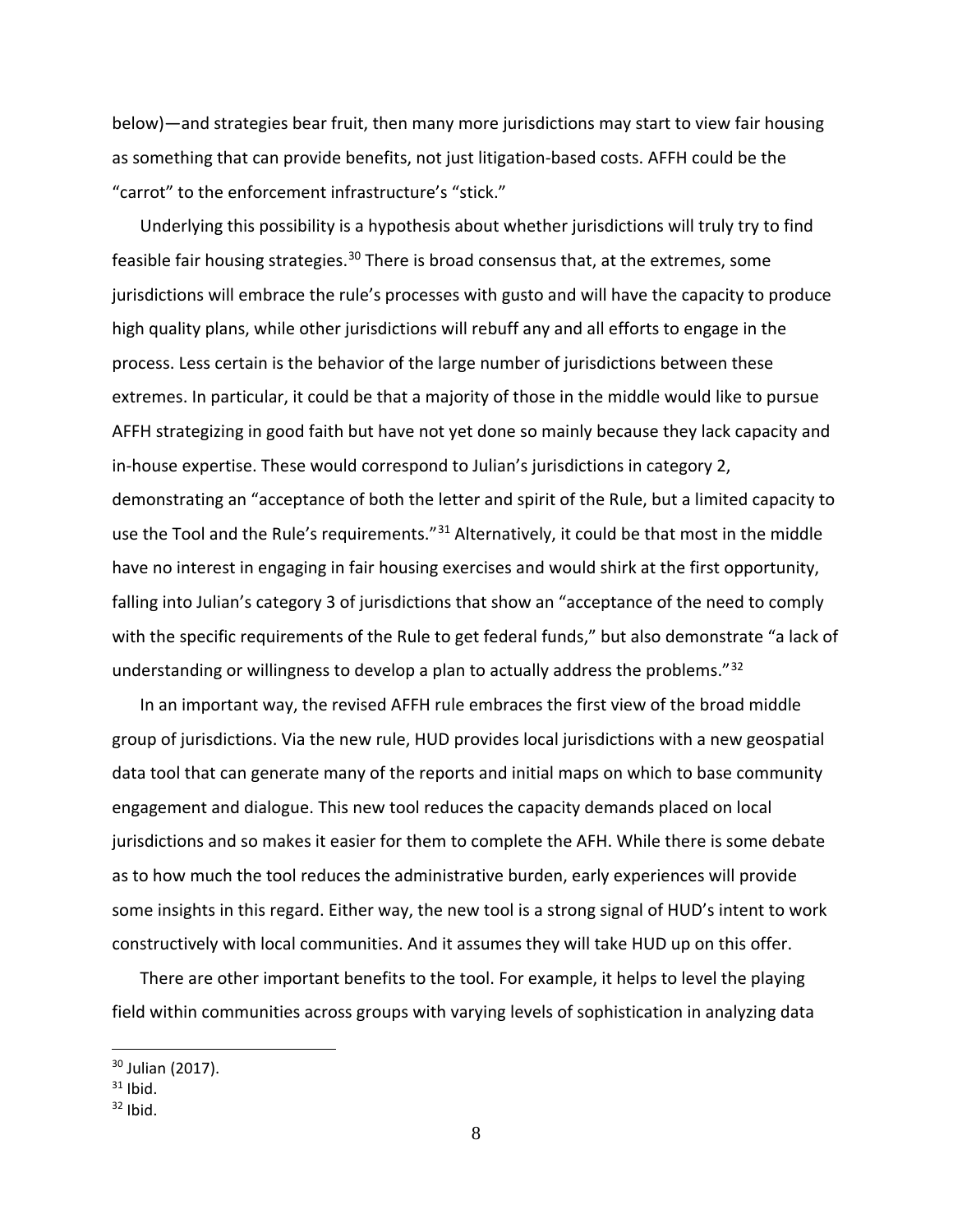and planning. The publicly available data can empower local organizations to develop their own analyses based on alternative sets of priorities. The information in the maps and tables of the data tool can also be used by advocates and by the press to see that public officials do not forget, ignore, or overlook challenges faced by those in their communities whom the Fair Housing Act was enacted to protect.

The 2015 AFFH rule also addresses some of the previous flaws in the mandate's implementation. The new data tool is designed to lower the burden of producing the foundational AFFH report (i.e., the AI or AFH). The rule's guidance and partnership structure are intended to make it easier for local jurisdictions to develop feasible strategies for improving equal access to opportunity. It establishes a regime for HUD review of the AFH with deadlines that create a clear framework for accountability, thus limiting a jurisdiction's uncertainty regarding litigation risk.

#### **What Can Be Done Going Forward to Ensure the AFFH Rule's Impact?**

The new AFFH rule was adopted in 2015.<sup>[33](#page-10-0)</sup> A number of jurisdictions have started the process of developing their AFH or even submitted it to HUD. However, it will take time for it to produce effects, and the next few years will be crucial in determining its success. Actions by a set of public, nonprofit and private actors at the national and local levels will determine these outcomes. This section identifies a list of eight conditions that will impact the rule's success:

## **1. HUD must build and maintain an internal capacity so the agency can be a true partner.**

This rule works only if HUD can effectively provide leadership and guidance about it, and there are legitimate questions about whether HUD has the necessary capacity. HUD must conduct an assessment of its existing capacity to determine whether its current level of staffing and the subject matter expertise of its staff members are sufficient to provide high quality consulting to jurisdictions about developing effective housing policies to address barriers to opportunity. Once this assessment is completed, HUD needs to then find resources to address any shortcomings identified. While the Office of Fair Housing and Equal Opportunity (FHEO) and its regional offices should be emphasized in this assessment, HUD should also examine the

<span id="page-10-0"></span><sup>33</sup> HUD (2015b).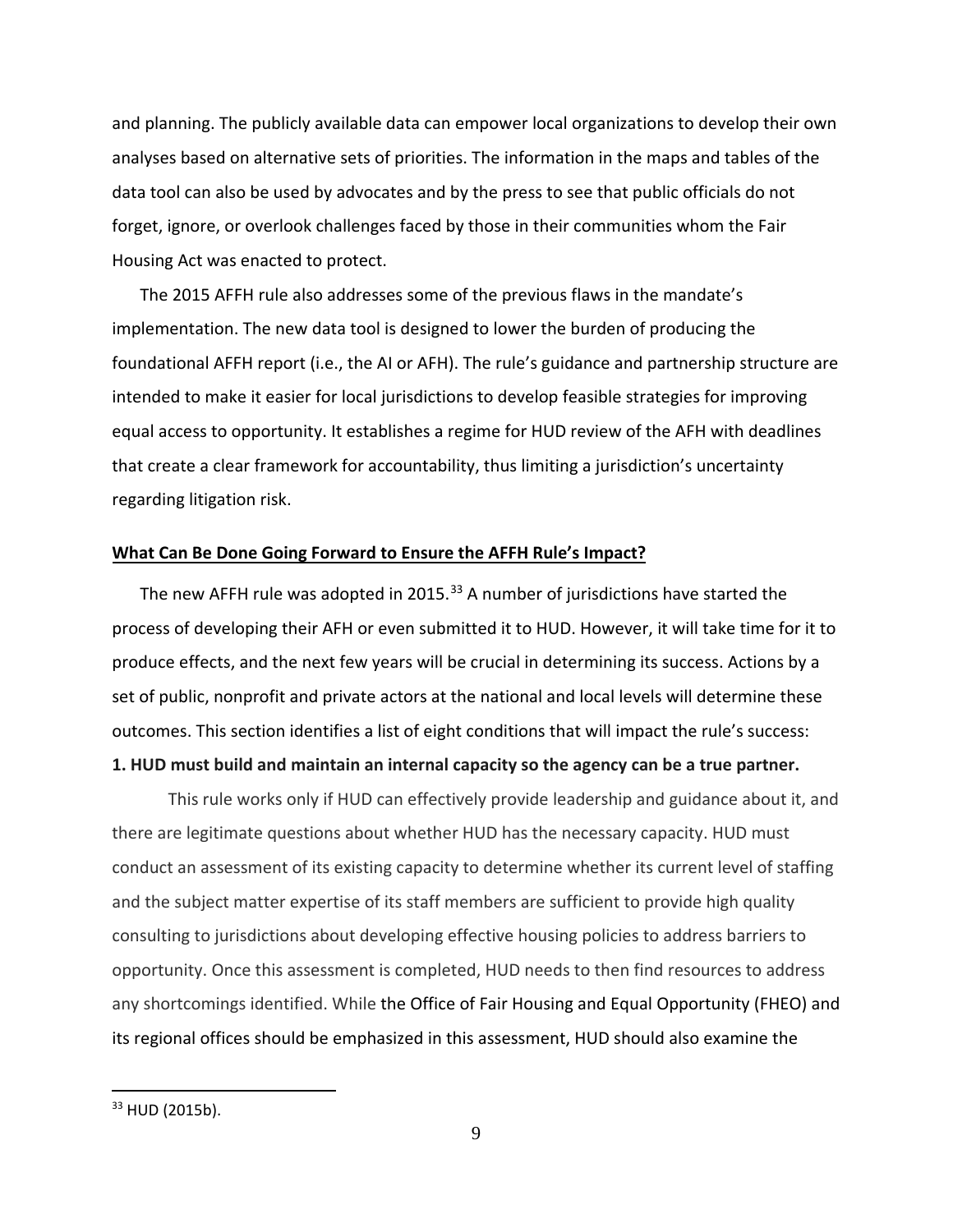Offices of Community Planning and Development and Policy Development and Research, as they will also play critical roles. HUD must have this capacity if it is to be a true partner for jurisdictions as they go through the AFH and subsequent strategy implementation process.

#### **2. HUD must build an infrastructure to help increase local capacity to engage in these issues.**

Resources must be allocated to build an infrastructure that will makes it easy for jurisdictions to fulfill their AFFH responsibilities. The vast majority of jurisdictions do not have the staff and capacity to conduct a thorough technical analysis to identify barriers and strategies to overcome them. They will need technical support and examples of best practices, which can be provided either directly by HUD or through HUD-supported third party providers with the topic expertise. An example of such a structure is the National Resource Network, a consortium of public and private organizations formed and financed by HUD as part of the Strong Cities, Strong Communities initiative.<sup>[34](#page-11-0)</sup>

A first element of this infrastructure is the online mapping and data tool, a powerful resource that allows local government to quickly produce information that will facilitate meaningful conversations. We also view the regional training symposia offered by FHEO in the context of the anti-discrimination efforts as a model worthy of examination. We encourage HUD to think hard about what other types of resources might make them a strong partner to jurisdictions striving to fulfill the AFFH mandate.

## **3. In building strategies to address local access to opportunity challenges, all parties must affirm the principle of local primacy.**

One source of resistance to this regulation at the local level is a concern that HUD will mandate certain strategies. This concern arises out of a history of local plans and actions being challenged and sometimes vetoed by the federal government. In some instances, these challenges are fully appropriate. Other challenges, however, have been perceived as driven by individual staff with specific views about best practices. The mistrust and resentment arising from this latter set of cases must be overcome if the new AFFH rule is to succeed

Therefore, especially in the early years of the new rule, HUD officials should err on the side of permissiveness regarding locally proposed priorities strategies, provided there is some

<span id="page-11-0"></span><sup>34</sup> HUD (2017).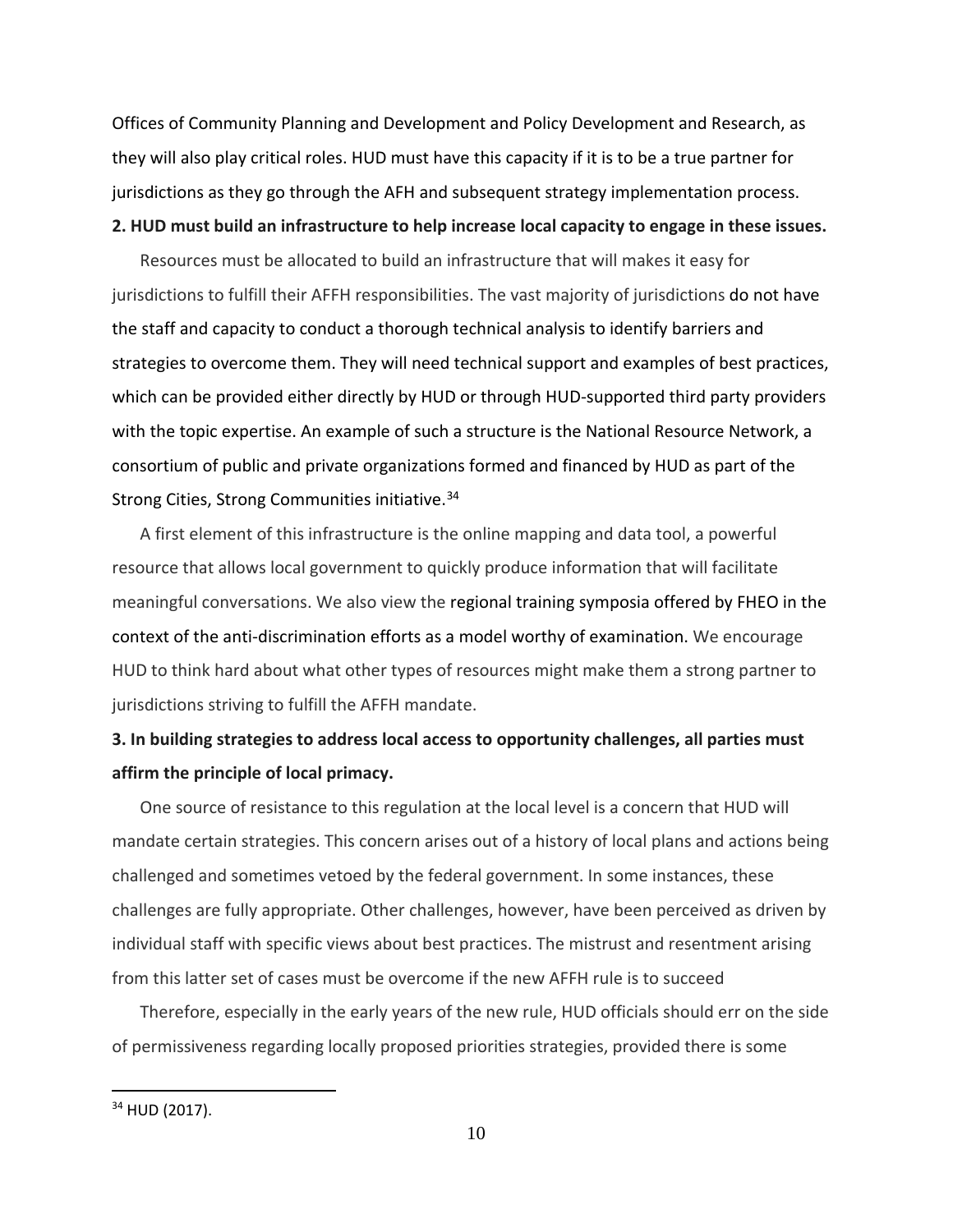legitimate basis for them; they should do so even if these strategies differ from what individuals (or even a majority of staff) at HUD might prefer. This tension will likely arise in discussions about whether mobility strategies or redevelopment approaches are preferable for improving access to opportunity.<sup>[35](#page-12-0)</sup>

Different approaches have been proposed with regards to ensuring compliance while respecting local jurisdictions' primacy. One enforcement strategy would define a set of components to the AFH that, if met by jurisdictions, would provide them a "safe harbor." This approach would have the benefit for jurisdictions of limiting litigation risks with regard to compliance with the FHA; a downside is that jurisdictions might revert to a "check the box" strategy to meet the "safe harbor" criteria rather than engaging in creative solutions. Another approach favors granting HUD officials discretion in determining what plans meet the rules requirements. While this approach would leave jurisdictions with a degree of uncertainty about what constitutes compliance, it would also provide them more incentive to develop new solutions to furthering access to opportunity. There are pros and cons to either approach; policymakers need to give substantial attention to how HUD plays its enforcement role, as this will affect how willing communities will be to engage in the process.

#### **4. Local jurisdictions must make a good faith effort.**

In the deliberations that led to the development of the final rule, concerns were routinely raised about the potential response of bad actors to rule provisions. While these concerns are appropriate, the belief that prevailed ultimately was that the vast majority of jurisdictions would try to fulfill their responsibilities in good faith. This belief was born out of field-testing of the AFH with local government officials during its development. If it proves incorrect, then broad success will be difficult to achieve.

HUD must therefore consider the spirit in which an AFH is produced when assessing its details. The deference we recommended in the previous section should definitely be afforded to those jurisdictions whose AFH product emerges from a good faith effort that features an inclusive local process and a genuine willingness to improve access to fair housing and opportunity. But we do not believe such deference should be absolute. Indeed, HUD is not only

<span id="page-12-0"></span><sup>&</sup>lt;sup>35</sup> Goetz (2010); Bostic and Acolin (forthcoming).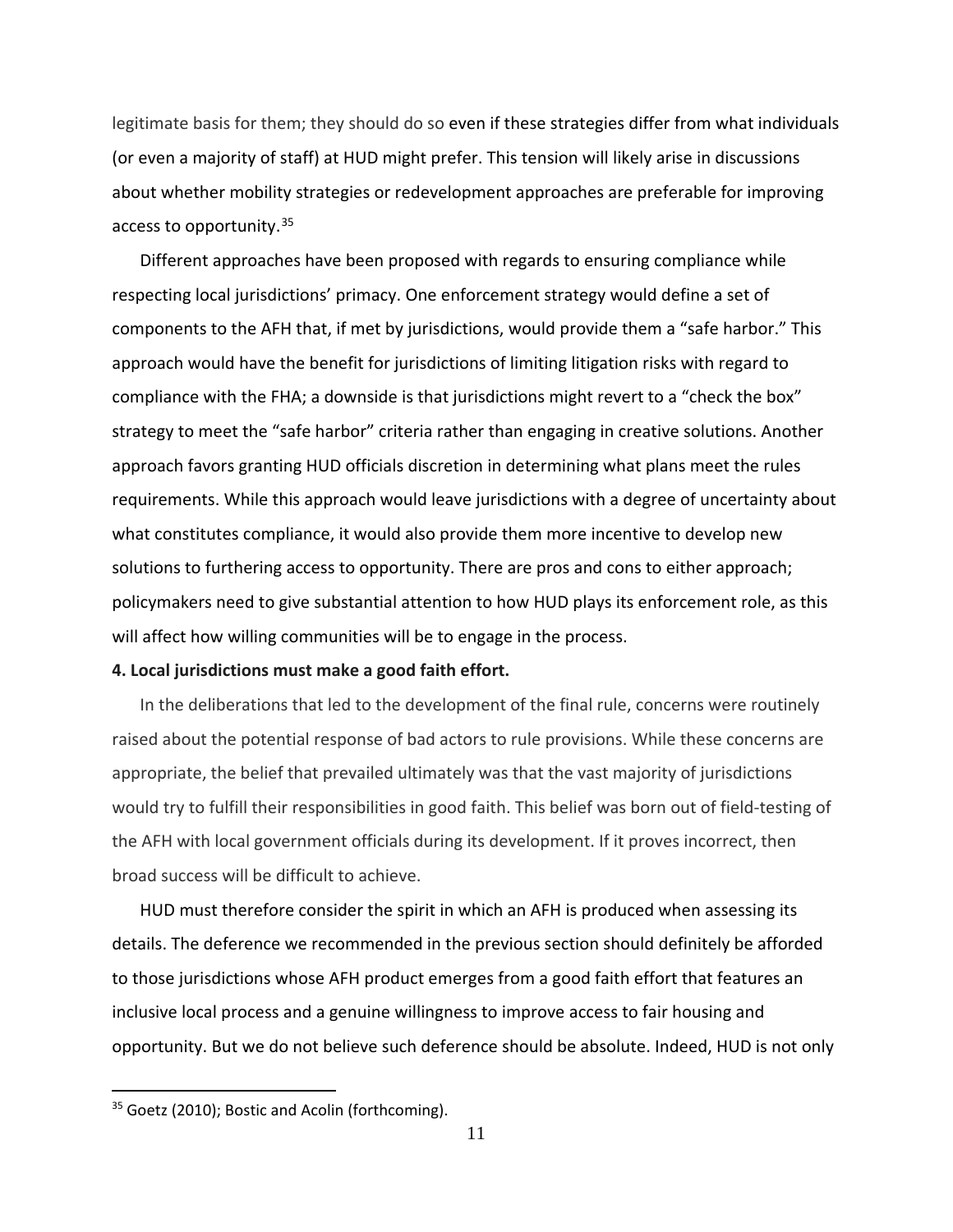a partner in the AFH process; as a regulator, it has a responsibility to ensure compliance. This tension between its roles as partner and as regulator, mentioned in other chapters of this volume,<sup>[36](#page-13-0)</sup> is something that HUD will have to grapple with continuously.

#### **5. All must think regionally and beyond housing provision.**

The renewed focus on opportunity included in the rule requires strategies broader than housing provision. Achieving the American ideal of equal opportunity requires more than a roof over one's head: it requires access to a home in neighborhoods with quality schools, access to jobs, investments in public services (e.g., safety, parks and recreation). But these elements of opportunity rarely respect jurisdiction boundaries. Rather, effectively reducing local barriers to opportunity often entails cooperation across jurisdictions.

The new rule encourages such cooperation by making it possible to produce regional AFHs. The advantages for jurisdictions of adopting a regional approach include the ability to share staff resources, consulting services, and elements of the public input process. The hope is that the reduced cost of producing a regional AFH will incentivize jurisdictions to develop an AFH and strategies that better align with the regional nature of opportunity. Such plans should be more impactful in achieving desired goals.

# **6. Local jurisdictions, foundations and nonprofit organizations must leverage data to empower those without voice during the planning process.**

The ability of information to change housing market practices has been demonstrated by the changes to the mortgage lending practices that arose from the availability of data through the Home Mortgage Disclosure Act (HMDA). In this case, consumer and community activists analyzed the HMDA data intensively and used patterns they found to raise issues and ultimately create opportunities for dialogue that generated change.

The HMDA experience could be a template for the promise of the AFFH data tool. But this will occur only if the fair housing counterparts to the consumer and community advocates in the HMDA case are engaged and working to identify patterns, raise issues, and drive change. All of the parties at the local level, including public sector players, can play this role. We believe

<span id="page-13-0"></span> $36$  For example, Julian (2017).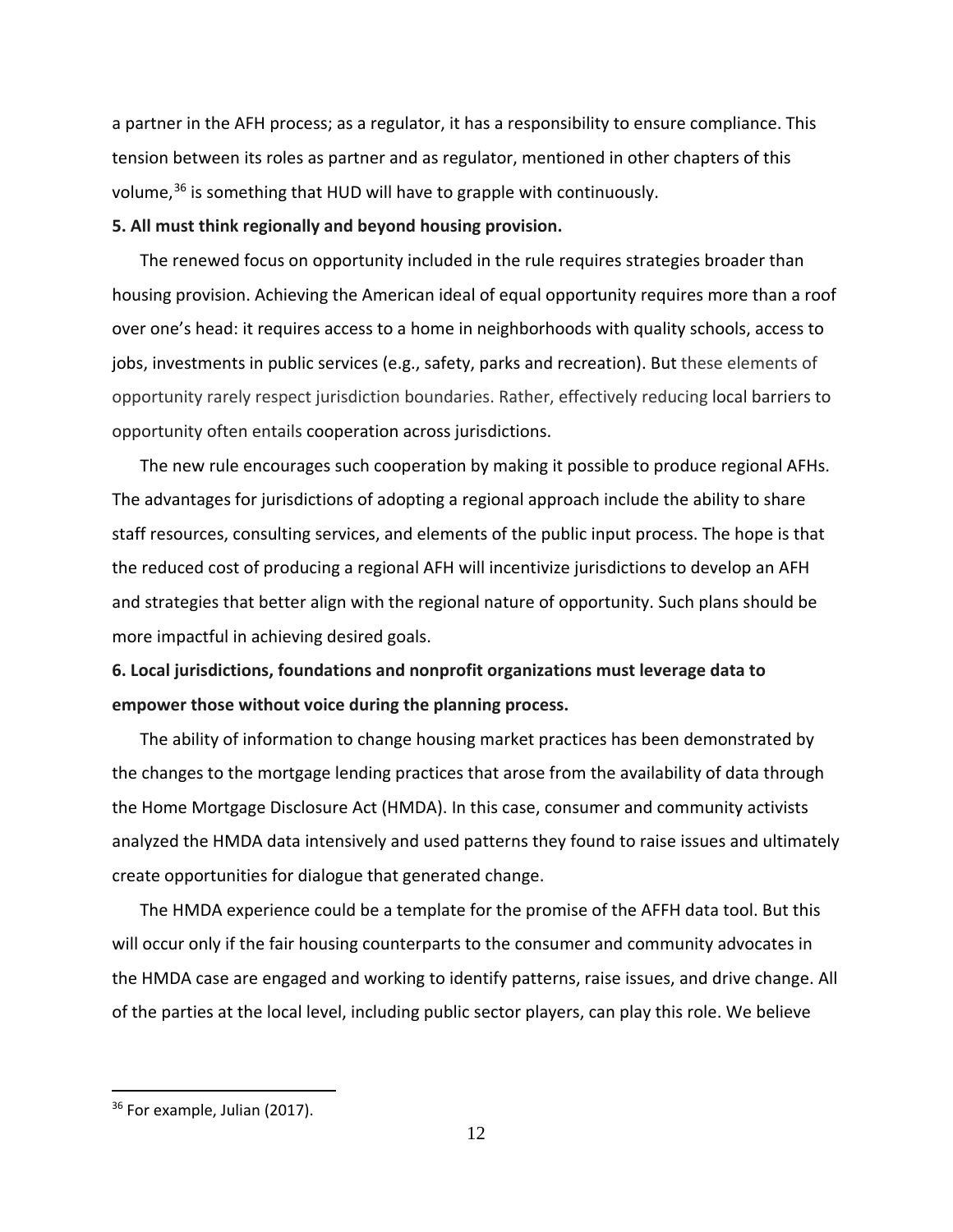the extent of HMDA-type engagement by local parties using the data tool will significantly determine the scope of the new rule's success in expanding equal opportunity.

# **7. Foundations and nonprofit and fair housing organizations must be monitors and partners for local governments during the AFH process and strategy implementation.**

Foundations and local nonprofit and fair housing organizations have long played an important role in advancing inclusion and fair housing objectives, and they will need to play a similar role under the new regulation. They can be a source of external discipline to help local jurisdictions engage in the process in good faith by ensuring that all segments of the community—particularly those who have historically not had a voice—have access to the data tool, know how to use the tool, are aware of public meetings, and are sufficiently organized to meaningfully engage in the process. Moreover, their experience in fighting discrimination will provide insight about strategies to further inclusion and increased opportunity for all.

In addition, these organizations can be important players in the AFFH implementation process in at least two ways. First, because these organizations have missions that align with the AFFH objectives, they could provide direct support in executing whatever strategy the jurisdiction has decided to pursue. Such support might include funding and operating mobility counseling programs, funding the acquisition of affordable housing in opportunity communities, and recruiting mission-driven property managers for that housing. Second, they can monitor jurisdictions' progress towards strategic goals, particularly in terms of ensuring that strategies are not prematurely abandoned or undermined. A useful model for this role has been given by the community groups involved in monitoring banking institution compliance with the Community Reinvestment Act (CRA). Pressure from these groups pushed banks to take questions of equality in access to credit more seriously, resulting in the establishment of CRA agreements that have effectively increased access to credit in underserved communities.<sup>[37](#page-14-0)</sup> **8. AFFH must survive political risk.**

For AFFH to thrive, it needs to retain resources and authorized legitimacy. There are two political risks in this regard. First, deficit concerns and beliefs that some domestic programs should have lower priority have led some policymakers to seek significant reductions in the

<span id="page-14-0"></span><sup>&</sup>lt;sup>37</sup> Bostic and Robinson (2003).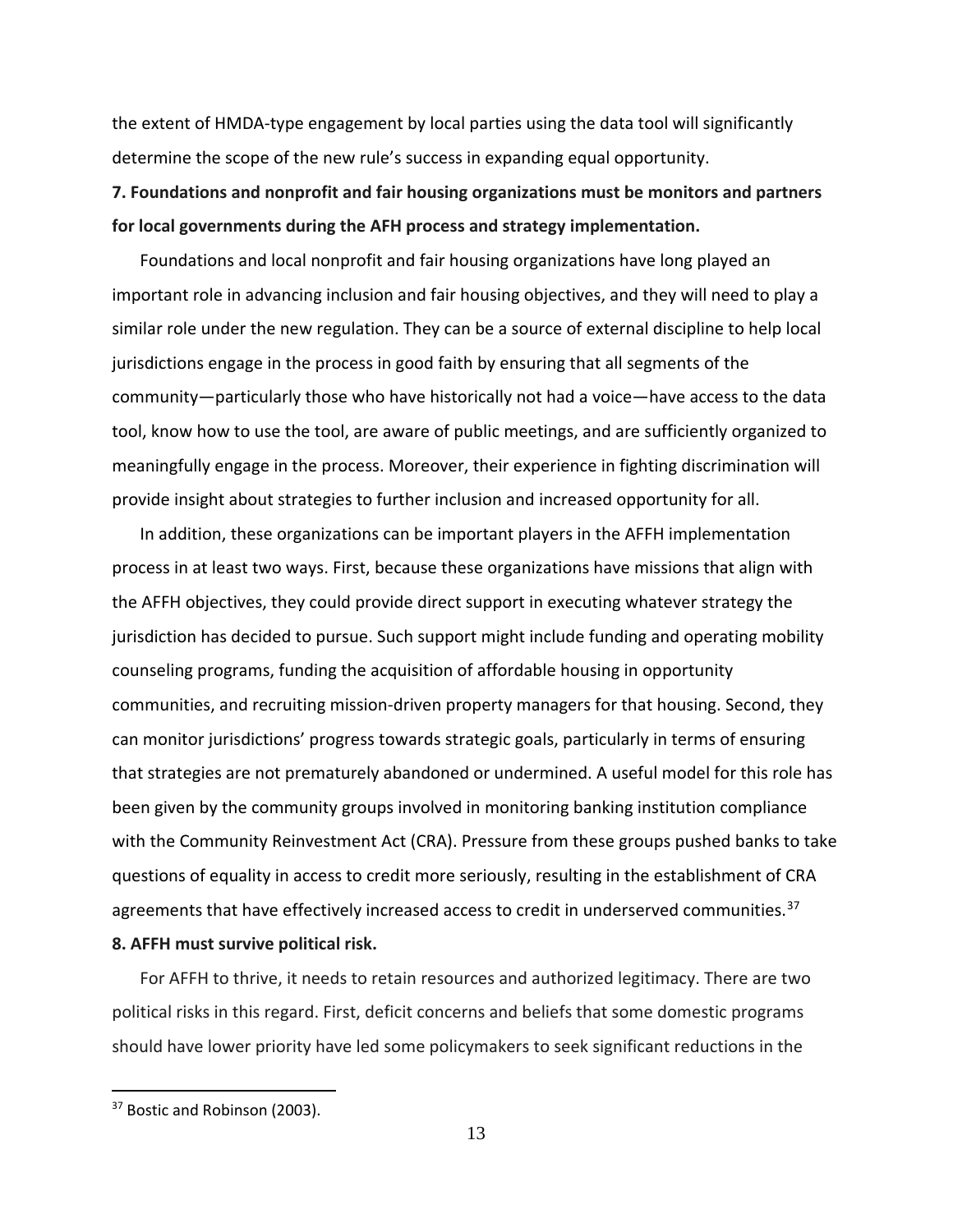funding for HUD. In the wake of the 2016 election, many of these policymakers are ascendant, raising questions as to the level of future funding for HUD. If there are steep cuts, HUD will not be able to make the investments in itself and in a supporting infrastructure required to make AFFH implementation effective. Here, foundations may have a critical role to play: they can support high-quality assistance to jurisdictions, presenting examples of best practices in assessing and overcoming barriers to fair housing so as to inspire creative strategic thinking.

Second, anti-discrimination policy generally, and fair housing policy specifically, have always been sensitive political topics, with some not believing that federal resources should be devoted to such policies. Indeed, in January 2017, early in the 115th Congress, the "Local Zoning Decisions Protection Act of 2017" was introduced as a bill in both the House and Senate.<sup>[38](#page-15-0)</sup> If adopted, these bills would nullify the 2015 AFFH rule and the assessment tools developed by HUD and made available to jurisdictions to conduct the AFH. The bills would also prohibit federal funds from being "used to design, build, maintain, utilize, or provide access to a Federal database of geospatial information on community racial disparities or disparities in access to affordable housing." HUD would be charged with leading a consultation to replace the rule in order to respect the mandate of the FHA as upheld by the Supreme Court, but it could make recommendation for a replacement rule only if a consensus is reached between "the Secretary, the State officials, local government officials, and officials of public housing agencies consulted." If no consensus is found, the AFFH rule would be rescinded with no immediate replacement. Bills such as this have been proposed in the past without much traction. However, with the new political makeup of Congress, they may have a higher likelihood of being adopted.

These provisions would weaken the mandatory nature of AFFH. Combined with statements by HUD Secretary Ben Carson opposing the AFFH rule before he was nominated to head the agency, the introduction of the new bills creates substantial uncertainty with regard to future efforts at the federal level to implement the mandate given by HUD.<sup>[39](#page-15-1)</sup> Even if the rule ultimately stays in place, it is possible that for the coming years, local initiatives by public

<span id="page-15-0"></span><sup>&</sup>lt;sup>38</sup> H.R. 482; S. 103. For the text of the House bill, see [https://www.congress.gov/bill/115th](https://www.congress.gov/bill/115th-congress/house-bill/482/text?q=%7B%22search%22%3A%5B%22Gosar%22%5D%7D&r=1)[congress/house-bill/482/text?q=%7B%22search%22%3A%5B%22Gosar%22%5D%7D&r=1.](https://www.congress.gov/bill/115th-congress/house-bill/482/text?q=%7B%22search%22%3A%5B%22Gosar%22%5D%7D&r=1)

<span id="page-15-1"></span><sup>&</sup>lt;sup>39</sup> Greenberg (2017); Misra (2017).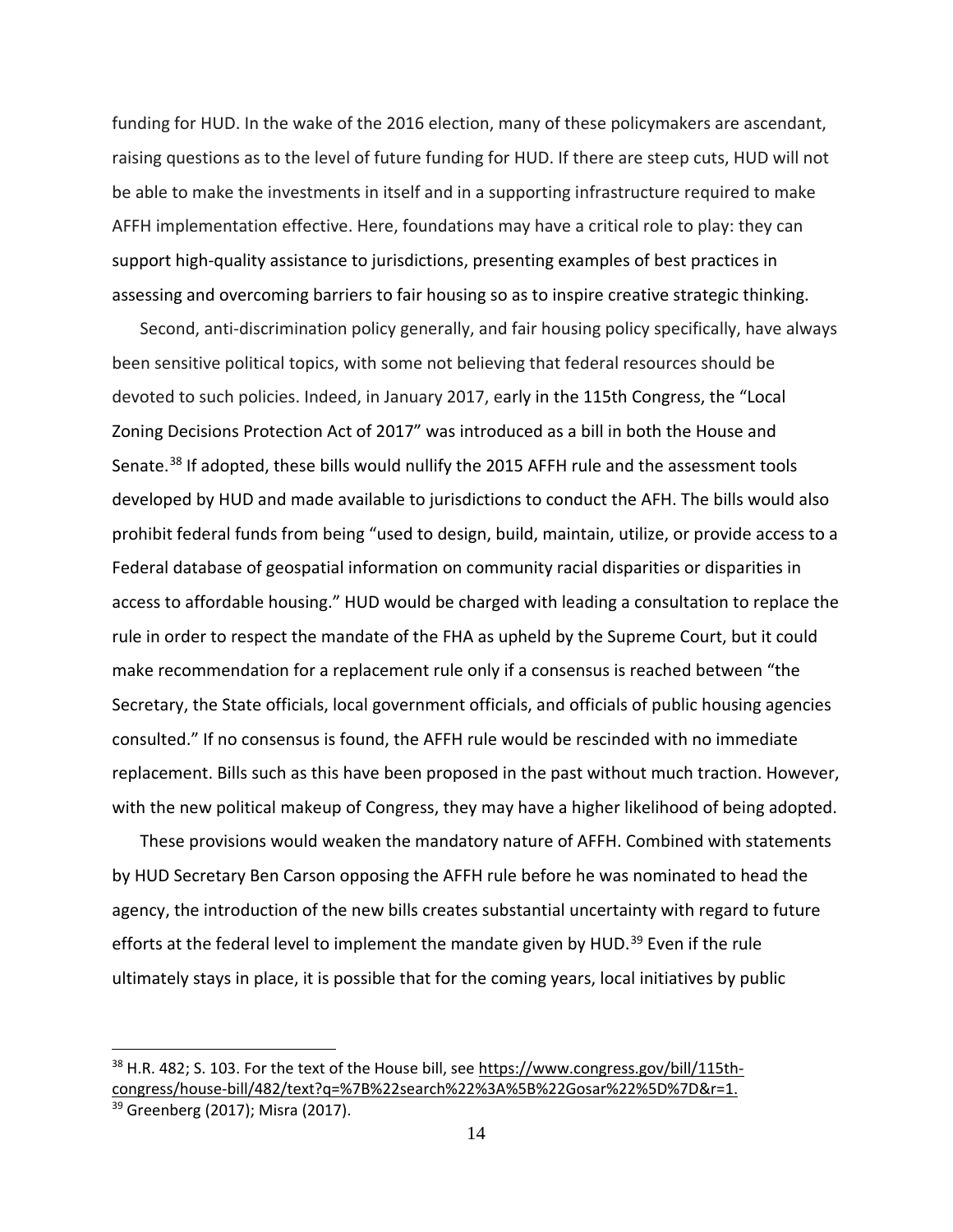officials, nonprofits, and foundations will be the main drivers of innovative practices to increase inclusion and access to opportunity.

For the AFFH rule to be successful, government, advocates, and citizens need to embrace the framework put forth by the rule and support actions to overcome the barriers to opportunity. Whether the rule remains in place and HUD allocates sufficient resources to its implementation in the coming years is currently in question. Even if the rule relies on local jurisdictions to develop the assessment and identify and implement strategies, HUD needs to be a partner for them, providing consistent guidance and support. Without a commitment of resources by HUD, the impact of the rule is likely to be limited to a few high-capacity jurisdictions with the resources and local community of fair housing groups to develop and implement creative strategies to AFFH.

#### **Conclusion**

Almost fifty years after the adoption of the 1968 Fair Housing Act, the structural forces at work in the US housing market that led to residential segregation and disparities in opportunity are still operative. Much remains to be done to ensure that all families have access to neighborhoods with amenities that afford them the opportunity to pursue their dreams. HUD's 2015 Affirmatively Furthering Fair Housing rule is an important step towards increasing residential inclusion and meeting the mandate given to the department by the Fair Housing Act. However, the full impact of the rule will depend on HUD's commitment to the rule's philosophy and its devotion of resources to the implementation of the law. The rule's impact will also depend critically upon decisions by local governments, community organizations, and individuals to use the resources they have, through the rule and from other sources, to effectively remove barriers to fair housing in their communities.

15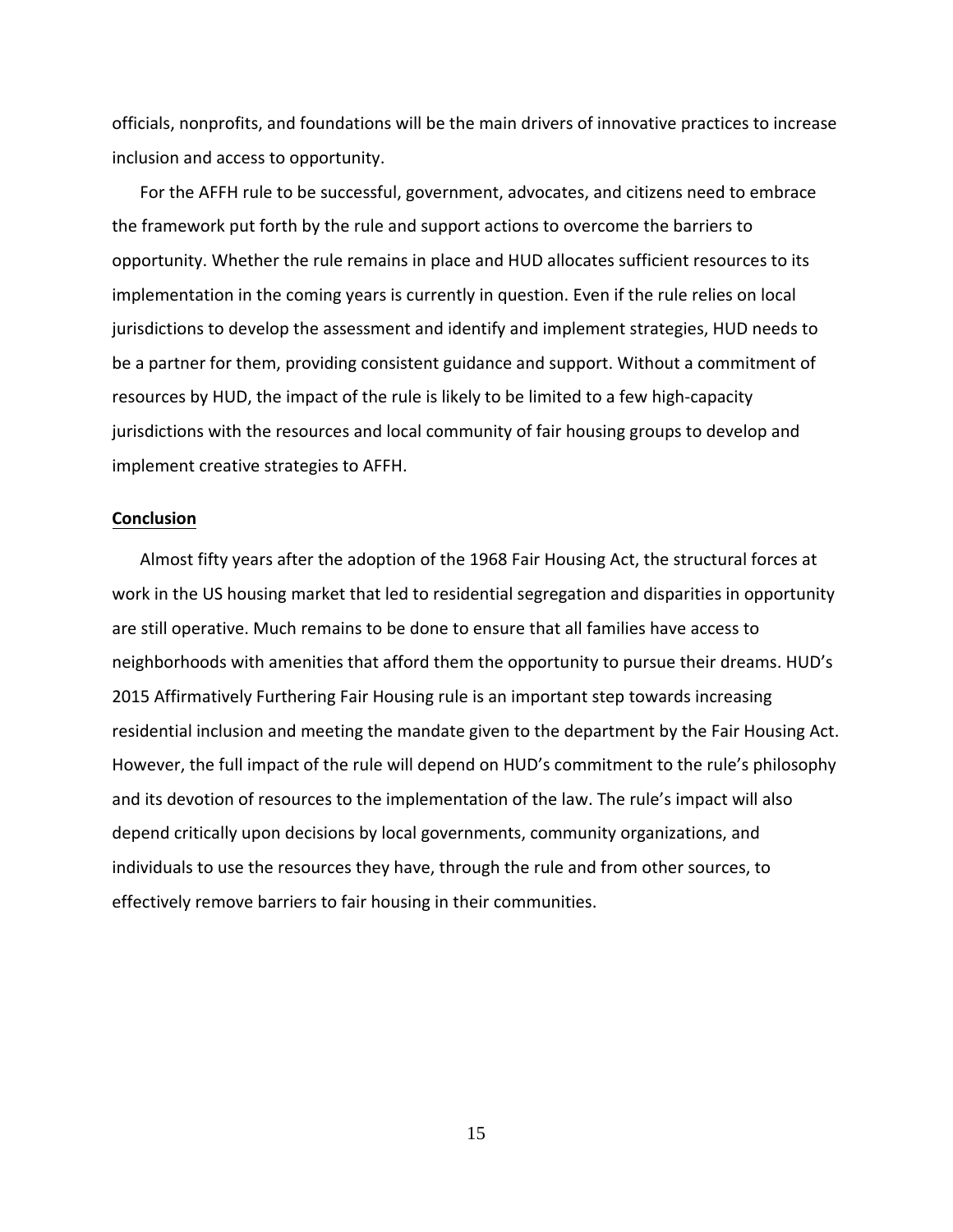#### **Bibliography**

- Alesina, Alberto, and Eliana La Ferrara. 2005. "Ethnic Diversity and Economic Performance." *Journal of Economic Literature* 43, no. 3: 762-800.
- Aranda, Claudia L. 2015. "Targeting Disability Discrimination: Findings and Reflections from the National Study on Housing Discrimination Against People Who Are Deaf and People Who Use Wheelchairs." *Cityscape* 17, no. 3: 103.
- Bayer, Patrick, Fernando Ferreira, and Robert McMillan. 2007. "A Unified Framework for Measuring Preferences for Schools and Neighborhoods." *Journal of Political Economy* 115, no. 4: 588-638.
- Bostic, Raphael, and Arthur Acolin. Forthcoming. "Affirmatively Furthering Fair Housing: The Mandate to End Segregation." In *The Fight for Fair Housing*, edited by Greg Squires. New York: Routledge.
- Bostic, Raphael W., and Breck L. Robinson. 2003. "Do CRA Agreements Influence Lending Patterns?" *Real Estate Economics* 31, no. 1: 23-51.
- Chetty, Raj, Nathaniel Hendren, Patrick Kline, and Emmanuel Saez. 2014. "Where Is the Land of Opportunity? The Geography of Intergenerational Mobility in the United States." *Quarterly Journal of Economics* 129, no. 4: 1553-1623.
- Cutler, David M., Edward L. Glaeser, and Jacob L. Vigdor. 1999. "The Rise and Decline of the American Ghetto." *Journal of Political Economy* 107, no. 3: 455-506.
- ———. 2008. "When Are Ghettos Bad? Lessons from Immigrant Segregation in the United States." *Journal of Urban Economics* 63, no. 3: 759-74.
- Edin, Per-Anders, Peter Fredriksson, and Olof Åslund. 2003. "Ethnic Enclaves and the Economic Success of Immigrants—Evidence from a Natural Experiment." *The Quarterly Journal of Economics* 118, no. 1: 329-57.

Fair Housing Act. 1968. AccessedSeptember 1, 2016: <https://www.justice.gov/crt/fair-housing-act-2>

- Friedman, Samantha. 2015. "Commentary: Housing Discrimination Research in the 21st Century." *Cityscape* 17, no. 3: 143-49.
- Friedman, Samantha, Angela Reynolds, Susan Scovill, Florence R. Brassier, Ron Campbell, and McKenzie Ballou. 2013. "An Estimate of Housing Discrimination Against Same-sex Couples." HUD Office of Policy and Research. https://www.huduser.gov/portal/Publications/pdf/Hsg\_Disc\_against\_SameSexCpls\_v3.pdf
- Galster, George C. 1999. "The Evolving Challenges of Fair Housing since 1968: Open Housing, Integration, and the Reduction of Ghettoization." *Cityscape* 4, no. 3 : 123-38.
- ———. 2002. "An Economic Efficiency Analysis of Deconcentrating Poverty Populations." *Journal of Housing Economics* 11, no. 4: 303-29.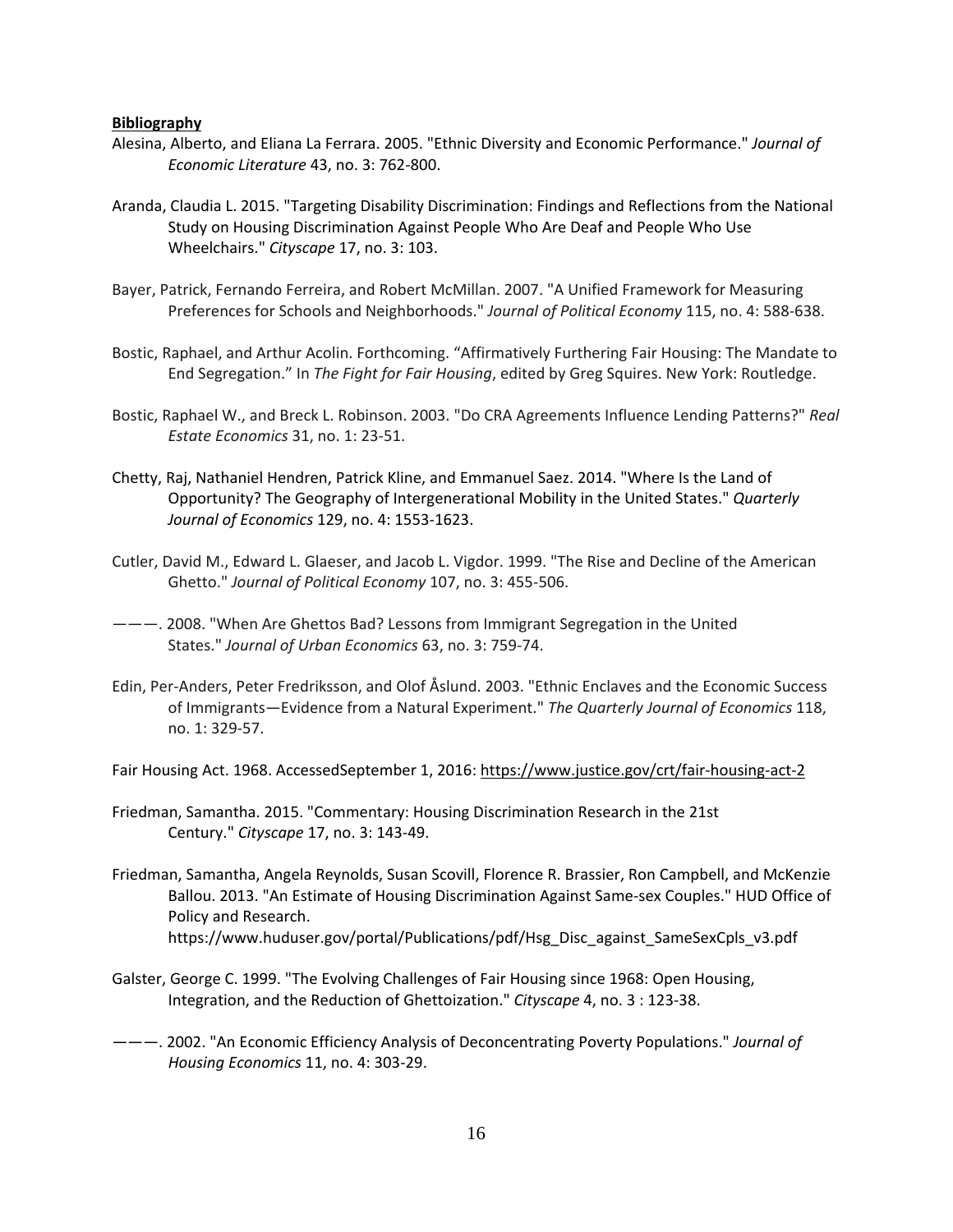- GAO (Government Accountability Office). 2010. "Housing and Community Grants: HUD Needs to Enhance it Requirements and Oversight of Jurisdictions' Fair Housing Plans." [http://www.gao.gov/new.items/d10905.pdf.](http://www.gao.gov/new.items/d10905.pdf)
- Glaeser, Edward, and Jacob Vigdor. 2012. "The End of the Segregated Century: Racial Separation in America's Neighborhoods, 1890-2010." Manhattan Institute for Policy Research.
- Gobillon, Laurent, Harris Selod, and Yves Zenou. 2007. "The Mechanisms of Spatial Mismatch." *Urban Studies* 44, no. 12: 2401-27.
- Goetz, Edward G. 2010. "Better Neighborhoods, Better Outcomes? Explaining Relocation Outcomes in HOPE VI." *Cityscape* 12, no. 1 : 5-31.
- Greenberg, Zoe. 2017. "Advocates of Fair Housing Brace for a Tough Four Years." *New York Times*. January 27. [https://www.nytimes.com/2017/01/27/realestate/advocates-of-fair-housing-brace](https://www.nytimes.com/2017/01/27/realestate/advocates-of-fair-housing-brace-for-a-tough-four-years.html?_r=0)for-a-tough-four-years.html? r=0
- HUD (US Department of Housing and Urban Development). 1996. "Fair Housing Planning Guide." [http://fhic.nfhta.org/media/710.](http://fhic.nfhta.org/media/710)
- ———. 2015a. *Affirmatively Furthering Fair Housing Rule Guidebook*. [https://www.hudexchange.info/resources/documents/AFFH-Rule-Guidebook.pdf.](https://urldefense.proofpoint.com/v2/url?u=https-3A__www.hudexchange.info_resources_documents_AFFH-2DRule-2DGuidebook.pdf&d=DQMGaQ&c=clK7kQUTWtAVEOVIgvi0NU5BOUHhpN0H8p7CSfnc_gI&r=nJwPzgnxl92xgv-QwdK_cA&m=0Vh-PmW-S0Y-FQwuv72iDNAoIGqmpHsTBUFDC8cp3JE&s=AYiKwyBg5m7kLeW3UfAjK29v-xWcVCUmgXjrDGyzU9w&e=)
- ———. 2015b. "Affirmatively Furthering Fair Housing: Final Rule." [https://www.huduser.gov/portal/sites/default/files/pdf/AFFH\\_Final\\_Rule.pdf.](https://www.huduser.gov/portal/sites/default/files/pdf/AFFH_Final_Rule.pdf)
- ———. 2017. National Ressource Network. [http://www.nationalresourcenetwork.org/en/home/who\\_we\\_are.](http://www.nationalresourcenetwork.org/en/home/who_we_are)
- JCHS (Harvard Joint Center for Housing Studies). 2017. "Fostering Inclusion in American Neighborhoods." This volume.
- Julian, Elizabeth. 2017. "The Duty to Affirmatively Further Fair Housing: A Legal as well as Policy Imperative." This volume.
- Kain, John F. 1968. "Housing Segregation, Negro Employment, and Metropolitan Decentralization." *The Quarterly Journal of Economics* 82, no. 2: 175-97.
- Krysan, Maria, and Reynolds Farley. 2002. "The Residential Preferences of Blacks: Do They Explain Persistent Segregation?" *Social Forces* 80, no. 3: 937-80.
- Massey, Douglas S. 2015. "The Legacy of the 1968 Fair Housing Act." *Sociological Forum* 30, no. S1: 571- 88.
- Massey, Douglas S., and Nancy A. Denton. 1989. "Hypersegregation in US Metropolitan Areas: Black and Hispanic Segregation Along Five Dimensions." *Demography* 26, no. 3: 373-91.